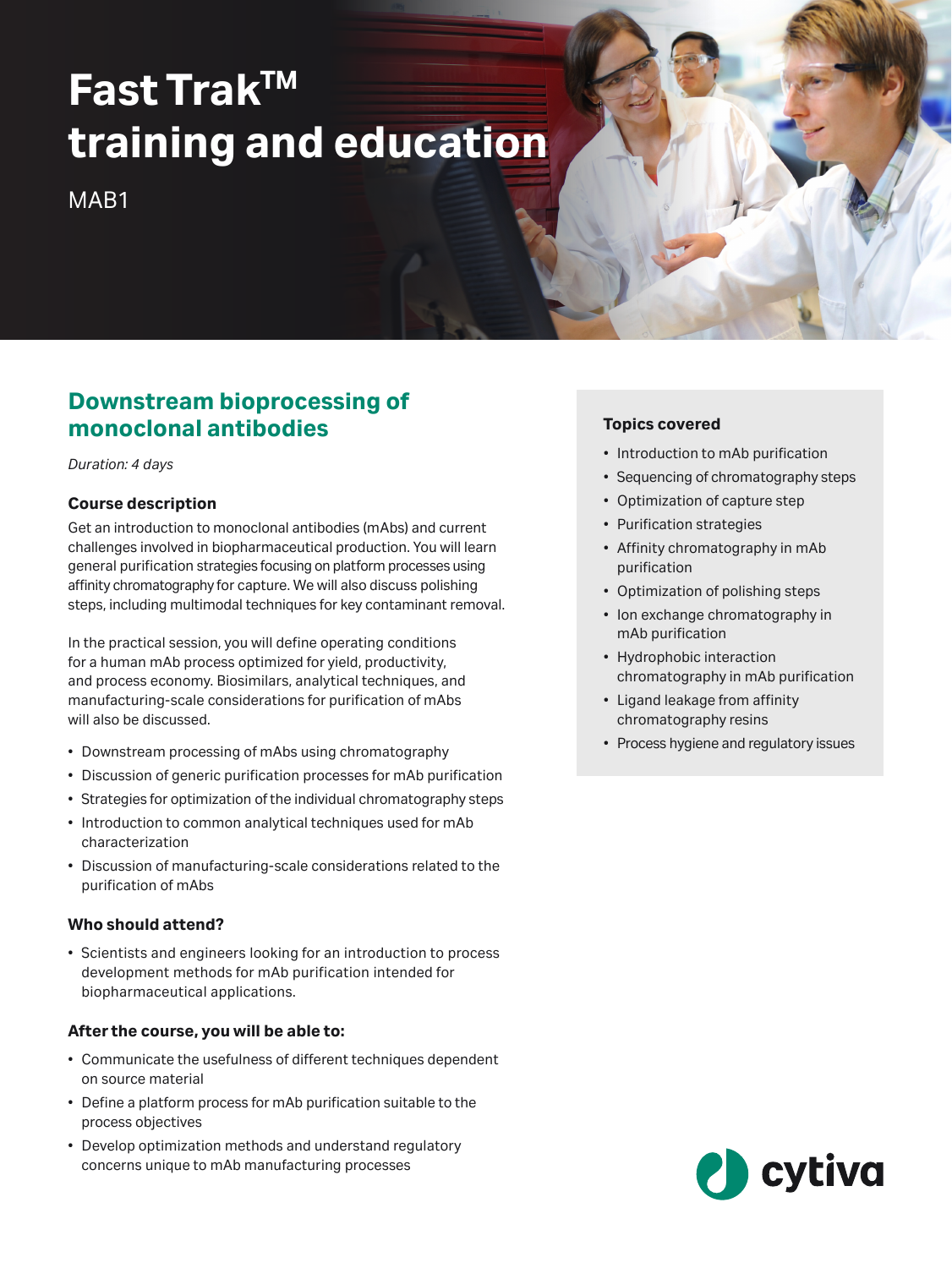#### **2022 pricing**

| Fast Trak™ Center | <b>List Price</b> | <b>Product Code</b> |
|-------------------|-------------------|---------------------|
| Sweden, Uppsala   | 3380 EUR          | 29005242            |
| China, Shanghai   | 20035.40 CNY      | 29012013            |
| Japan, Tokyo      | 106 800 JPY       | 28921808            |
| India, Bangalore  | Contact us        | 29298320            |

## **General course information**

Fast Trak™ Education is one means by which Cytiva provides application training in the various aspects of bioprocessing. The courses are designed to provide a learning experience for process development and manufacturing staff.

Fast Trak™ offers training courses on column packing, basic chromatography, optimization and scale-up for both pilot and production scales. We also offer courses on validation issues and chromatography theory. The courses are offered in a variety of formats to meet your unique learning needs, including lab-based courses, live virtual classes, self-paced e-learning courses, and custom courses that can be delivered at your premises.

#### **Cancellation policy**

In case you need to cancel your registration, the following charges will apply:

- 30 to 21 days prior to course: 50% of course fee
- 20 to 8 days prior to course: 80% of course fee
- 7 days or less prior to course: 100% of course fee

If you are unable to attend after registered, you may send a colleague in your place or attend another course.

Cytiva reserves the right to modify course location, course material, substitute speakers, or to cancel the course. If the course is cancelled, registrants will be notified as soon as possible and will receive a full refund of paid fees. Cytiva will not be responsible for airfare penalties or other costs incurred due to a course cancellation.

#### **Course certificate**

Upon completion of the course, each participant receives a course certificate in which course name and course date is stated.

#### **Course evaluation**

At the end of each course, you will be asked to fill in a course evaluation form. We value your opinion of the course, the speakers, the material, and presentations and use this feedback to continuously improve the courses and their contents.